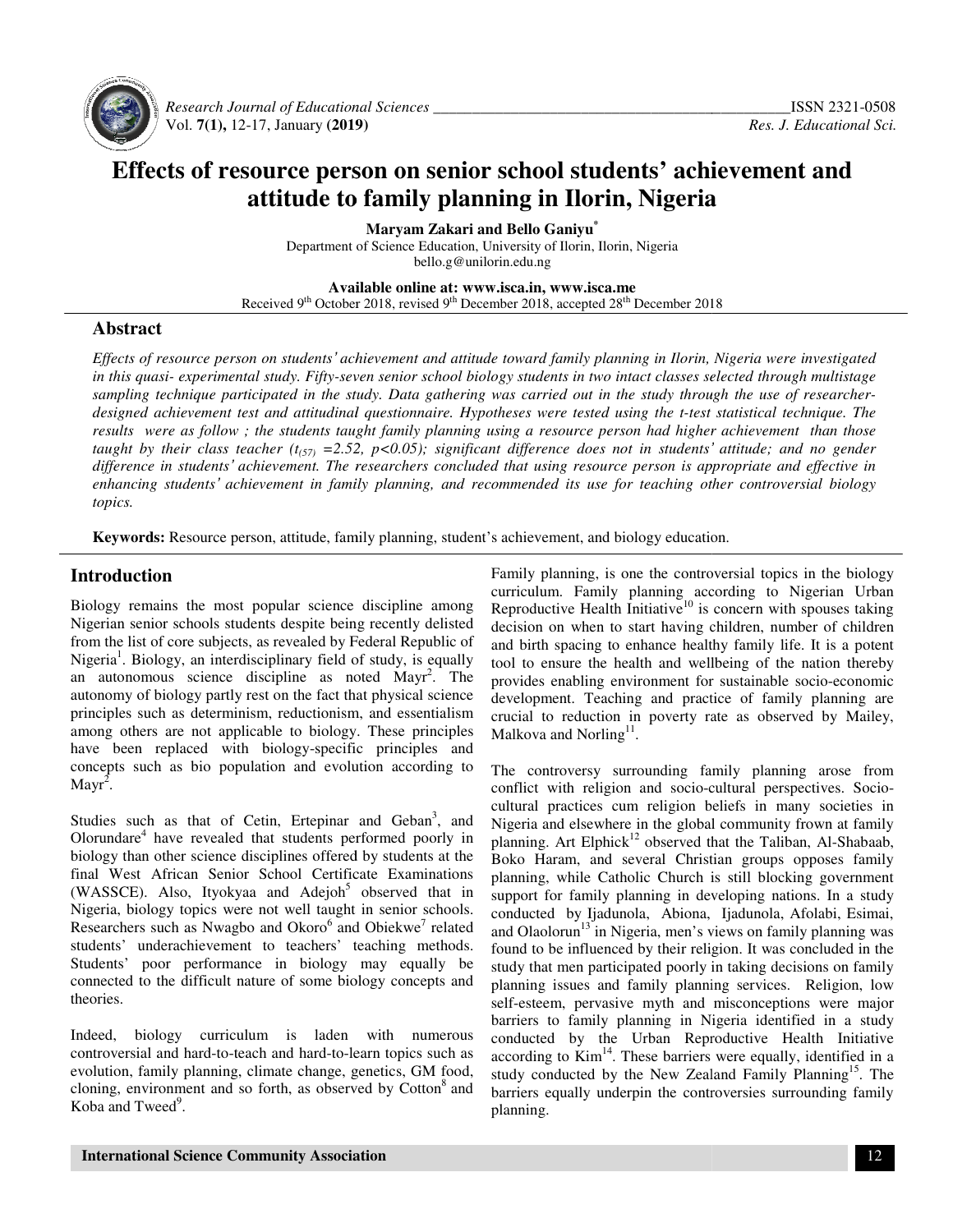Teaching controversial topics such as family planning especially at senior school level biology class is often met with some degree of resistance on the part of the learners, parents and faith-based organizations. In addition, students do experience stressful cognitive conflict in their attempt to reconcile their religion and socio-cultural doctrines with biology explanations. Indeed, the Busy Teacher<sup>16</sup> reported that many teachers do felt queasy and want to run away from dealing with controversial topics. Some teachers had negative attitude towards teaching family planning as reported by Povilaitieno and Radzeviien $1^7$ . However, Tavakoli and Rashidi-Jahan<sup>18</sup> reported that the attitude of some teachers in Teheran towards family planning was positive. Furthermore, Christopher, Vanessa, Justin and Marcus<sup>19</sup> observed that many teachers were not adequately prepared and often feel constrained in their competency to teach controversial topics, while ironically controversial topics are often taught using controversial instructional strategies.

It is common for teachers to use innovative teaching methods when dealing with controversial and hard-to-teach-hard-to-learn topics. The integration of resource person into class instruction is an innovative way of using community resources. Resource person refers to an expert from the community who possesses specialized skills and knowledge relevant to topics in the curriculum; a person who can lend real life experiences to help enhance an interactive lesson. Teachers use experts such as such Craftsmen, Technicians, Nurses, Medical Doctors and other professionals as part of instructional strategy to enhance effective teaching and students seems to like being taught occasionally by resource persons. For instance, in a study conducted by Momodu<sup>20</sup> in Benin city, Nigeria it was found out that 476 (83.5%) out of 600 students indicated their likeness for resource persons especially, Doctors, Psychologists and Nurses to teach them sexuality education. A similar study was conducted by  $Amosa<sup>21</sup>$  in Ilorin, Nigeria, the result indicated that students taught using local technician had higher performance than the control group. The result suggests that students may develop positive attitude toward learning controversial topics from resource persons and this could lead to improved performance.

Controversy influences individual's attitudes toward controversial issues. Attitude could be positive, negative or neutral. Attitude is a complex psychological construct concern with a person's predisposition, and feeling towards a value, events, person, place or thing. Attitudes develop through experience and it significantly influences a person's action and thought process. It is equally associated with students' academic achievement. The result of a study conducted by Usak, Prokop, Ozden, Ozel, Bilen, and Erdogan<sup>22</sup>, on attitude towards biology indicated that students exhibited neutral attitude. However, the result of the study conducted by Hassaini, Foong, and Kamar<sup>23</sup> in Kebbi State, Nigeria, indicated that students had positive attitude towards biology. In terms of attitude towards sex and sexuality the Demographic Research and Development Foundation,  $Inc^{24}$  reported that more boys than girls had liberal

attitudes towards sex and sexuality education. Naelah, Omran, and Amaal<sup>25</sup>, reported that university students' attitude toward family planning was positive in Bhutan. Passang<sup>26</sup> carried out a study among students and teachers. The result revealed that the attitudes of the students and teachers towards sex education was positive.

Gender disparity goes beyond students' attitude; several studies had reported gender disparity in students' performance in biology and science disciplines in general. For instance, the result of a recent study carried out among students in Southwest Nigeria by Abdul Raheem<sup>27</sup> indicated that males outperformed the females in science subjects offered at the WASSCE. However, the result of the study conducted by Ibrahim, Sabitu, and Magaji<sup>28</sup> among Nigerian students revealed that gender disparity does not existed in students' performance in science subjects.

**Objectives:** The study sought to determine the: i. Effects of the use of resource person on students' achievement when taught family planning by resource person as an instructional strategy (Experimental group) and those taught by their class teacher (Control group), ii. Students' attitude towards family planning before and after being taught family planning. iii. Gender influence on the achievement of the experimental group students before and after treatment.

**Research Questions:** Three research questions were formulated in the study. The questions were: i. Does the achievement of the students taught by resource person and those taught by the class teacher differ significantly? ii. Does the attitude of students taught by resource person and those taught by the class teacher differ significantly? iii. Does the achievement of students taught by resource person differ significantly based on gender?.

**Hypotheses:** The three hypotheses tested in the study were as follow:  $H_0$ : The achievement of the students taught by resource person and those taught by the class teacher does not differ significantly.  $H_0$ : The attitude of the students taught by resource person and those taught by the class teacher does not differ significantly.  $H0_3$ : The achievement of students taught by resource person does not differ significantly based on gender.

**Design of the Study:** The researchers adopted the quasiexperimental research design to carry out the study.

## **Sample Selection**

In this study, the target population was all the second year students offering biology in senior schools (SSII) in Ilorin Nigeria. Sample selection commenced with the grouping of senior schools in Ilorin, Nigeria into Public, Private, Mixedgender and Single sex schools. Thereafter, 32 mixed-gender, public senior schools in Ilorin were selected using purposive sampling method. The simple random sampling method was then employed to: i. select two Mixed- gender senior schools, ii.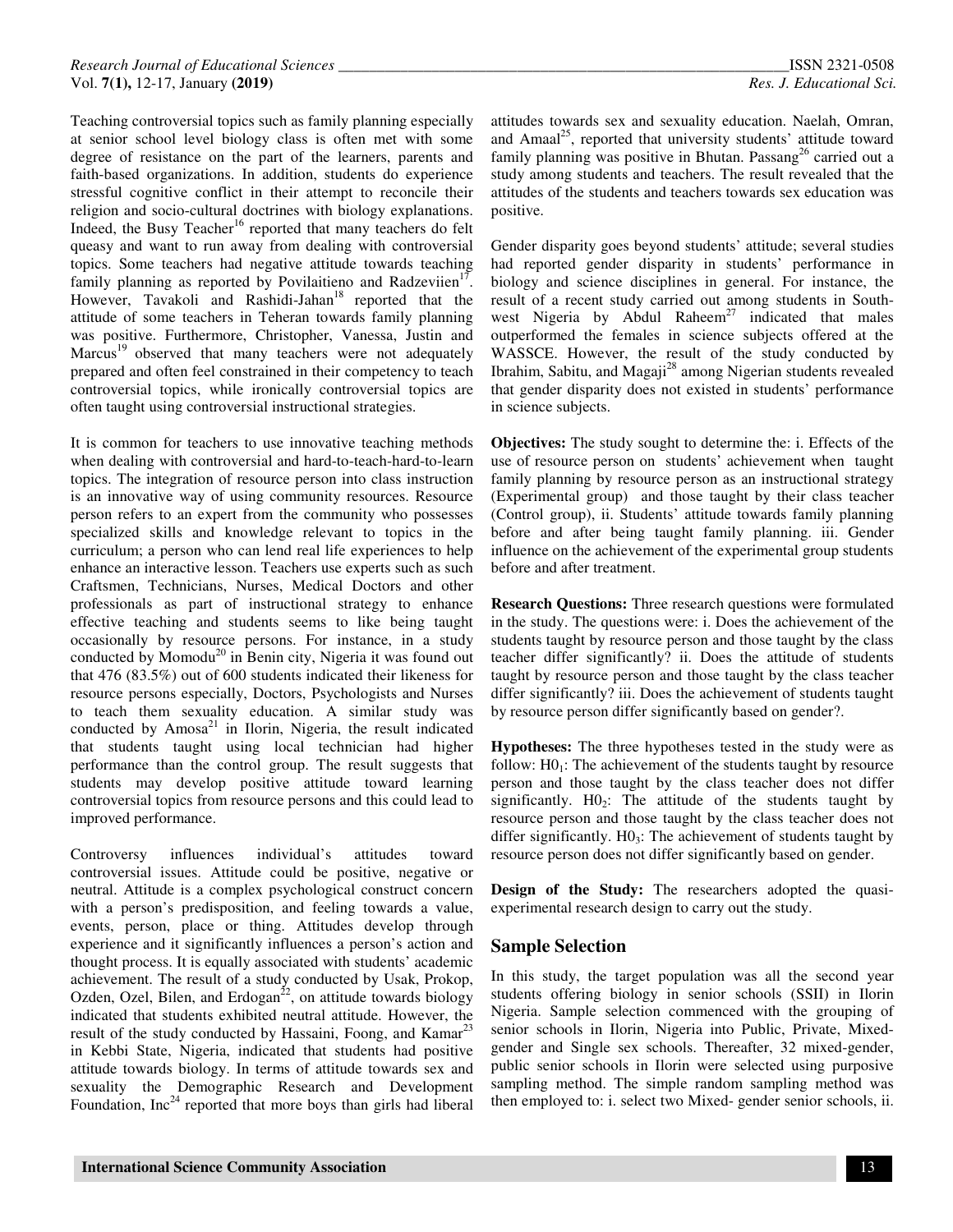assign the selected schools to experimental and control group, and iii. select an intact class in each selected schools. There were only 57 SSII students in the selected intact classes. All ethical issues that arose from the research design were discussed with the authority of the selected schools, participating teachers, students and their parents thereafter, all the participants voluntarily endorsed Informed Consent Form before the study commenced.

## **Research Instruments**

Three instruments were used in this study, they were; Family Planning Instructional Guide, (FPIG), Questionnaire designed by the researchers entitled Students Attitude towards Family Planning Questionnaire (SATFPQ, and Family Planning Concepts Achievement Test (FPCAT). The FPIG contained the contents of family planning stipulated in the biology curriculum and relevant guidelines. The SAQFP and FPCAT were used to generate data on students' attitude and measure their achievement respectively.

## **Instrument Validation and Reliability**

The research instruments; FPCAT, FPIG, and SAQFP were validated by three science education lecturers who are specialists in biology and two experience biology teachers in two senior schools . FPCAT and SAQFP were subjected to testretest procedure, while the reliability Co-efficient of 0.75 and 0.77 respectively were obtained using PPMC statistics.

# **Data Gathering and Analysis**

The Resource person, who was a professionally trained and certified Senior Nurse that specializes in family planning was given a copy of FPIG two weeks before class teaching commenced. The researchers discussed the contents of FPIG

with the resource person and led the resource person to visit the experimental school to get familiar with the school environment.

Data gathering started with the first administration of FPCAT and SAQFP as pretests during the first week. In the second week, the resource person discussed family planning with the experimental group using FPIG. The regular class teacher used FPIG to teach the control group family planning. A second administration of FPCAT and SAQFP was carried out as posttest exercise. Items in each instrument were reshuffled before they were administered as posttest. Hypotheses were tested at 0.05 alpha level using the t-test. The results were summarized and presented in tabular format.

#### **Results**

**Research Question One:** Does the achievement of the students taught by resource person and those taught by the class teacher differ significantly?

Table-1 revealed the mean gain mean score (4.34) of the students taught by the resource person and mean gain score (1.83) of those taught by the class teacher. This implies that experimental group had higher achievement compared with the control group.

**Hypothesis-1:** Significant difference does not exist in the achievement of the experimental group and the control group when taught family planning.

The t-test statistical technique was used to test this hypothesis at 0.05 alpha level as indicated in Table-2. The calculated t-value,  $t_{(1,26)} = 2.52$ , p= 0.018 was not significant since the p-value was less than 0.05. Hence, Hypothesis 1 was rejected.

**Table-1:** Comparative Analysis of the Experimental and Control Group Mean Scores.

| Groups             | Number of       | <b>Pretest Scores</b> |                       | <b>Posttest Scores</b> | Mean Gain                 |        |
|--------------------|-----------------|-----------------------|-----------------------|------------------------|---------------------------|--------|
|                    | <b>Students</b> | Mean<br>Score         | Standard<br>Deviation | Mean<br>Score          | <b>Standard Deviation</b> | Scores |
| Experimental Group | 27              | 6.22                  | 2.01                  | 10.56                  | 3.13                      | 4.34   |
| Control Group      | 30              | 6.70                  | 1.42                  | 8.53                   | 2.78                      | l.83   |

**Table-2:** t-test Analysis of Significant Difference between the Achievement of the Experimental and Control Group.

| Groups                    | Number of<br><b>Students</b> | Mean<br>Score | Standard<br>Deviation | Degree of<br>Freedom | t-value | Significance<br>$(2-tailed)$<br>level |
|---------------------------|------------------------------|---------------|-----------------------|----------------------|---------|---------------------------------------|
| <b>Experimental Group</b> | 27                           | 10.56         | 3.13                  | 26                   | 2.52    | .018                                  |
| Control Group             | 30                           | 8.63          | 2.32                  |                      |         |                                       |

 $P < 0.05$ .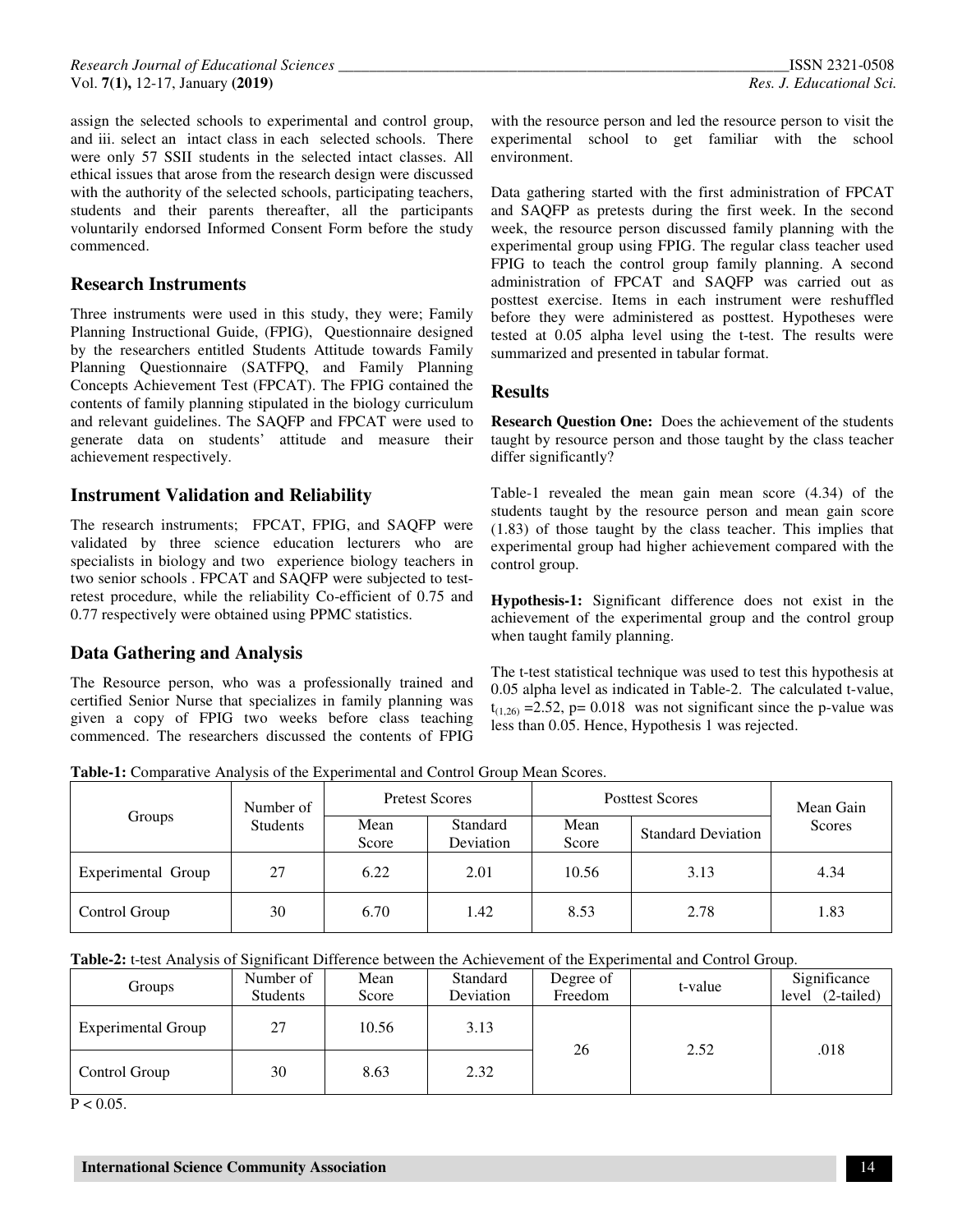**Research Question Two:** Does the attitude of students taught by resource person and those taught by the class teacher differ significantly?

As revealed in Table-3**,** the pretest mean score of the students taught by resource person was 3.76 while those taught by the class teacher had 3.60. Those taught by the resource person and those taught by the class teacher had posttest mean scores of 3.78 and 3.70 respectively. The mean scores indicated that the attitude of students toward family planning was positive before and after they were taught family planning.

**Hypothesis 2:** The attitude of the students taught by resource person and those taught by the class teacher does not differ significantly.

Research hypothesis 2 was tested using the t-test statistical technique, the result was presented in Table-4. The t- value,  $t_{(1)}$ ,  $_{853}=$  1.592, p=0.299 was found to be significant. This means that the attitude of the students towards family planning does

not differ significantly when taught using either resource person or regular class teacher, hence hypothesis 2 was not rejected.

**Research Question Three:** Does the achievement of students taught by resource person differ significantly based on gender?

The male students had a mean score of 3.10 while that of the female students was 5.06 as shown in Table-5. Obviously, the females had slightly greater achievement than their male counterpart.

**Hypothesis-3:** The achievement of students taught by resource person does not differ significantly based on gender.

The t-test was used to test the hypothesis at 0.05 level of significance. Table-6 indicated that the t-value,  $t_{(I, 9)} = 1.57$ , p=1.52, was significant consequently, the researchers failed to reject the hypothesis. This implies that the achievement was not significantly influenced by their gender.

|  |  | Table-3: Comparative analysis of the experimental and control group attitude towards family planning. |  |
|--|--|-------------------------------------------------------------------------------------------------------|--|
|  |  |                                                                                                       |  |

|                    | Number of       | <b>Pretest Score</b> |                       | Posttest Score |                       | Mean Gain | Difference in Mean |  |
|--------------------|-----------------|----------------------|-----------------------|----------------|-----------------------|-----------|--------------------|--|
| Groups             | <b>Students</b> | Mean<br>Score        | Standard<br>Deviation | Mean<br>Score  | Standard<br>Deviation | Score     | Gain Score         |  |
| Experimental Group | 27              | 3.76                 | .474                  | 3.78           | 1.465                 | 0.02      | 0.08               |  |
| Control Group      | 30              | 3.60                 | .503                  | 3.70           | L.483                 | 0.10      |                    |  |

#### **Table-4:** t-test analysis of significant difference in attitude of the experimental and control group towards family planning.

| <b>Groups</b>             | Number of<br><b>Students</b> | Mean<br>Score | Standard<br>Deviation | Degree of<br>Freedom | t-value | Significance level<br>$(2-tailed)$ |
|---------------------------|------------------------------|---------------|-----------------------|----------------------|---------|------------------------------------|
| <b>Experimental Group</b> | 27                           | 3.78          | 1.465                 | 853                  | 1.592   | 299                                |
| Control Group             | 30                           | 3.70          | 1.483                 |                      |         |                                    |

*p*>0.05.

**Table-5:** Comparative analysis of experimental group achievement based on gender.

| Number of |                 | <b>Pretest Score</b>                    |       |            | <b>Posttest Score</b> | Mean<br>Gain | Difference in      |
|-----------|-----------------|-----------------------------------------|-------|------------|-----------------------|--------------|--------------------|
| Groups    | <b>Students</b> | Mean Score<br><b>Standard Deviation</b> |       | Mean Score | Standard deviation    |              | Mean Gain<br>Score |
| Male      | 10              | 6.10                                    | 1.912 | 9.20       | 2.044                 | 3.10         | 1.96               |
| Female    |                 | 6.29                                    | 2.114 | 11.35      | 3.427                 | 5.06         |                    |

**Table-6:** t-test analysis of gender difference in the achievement of the experimental group students.

| Groups | Number of<br><b>Students</b> | Mean Score | Standard<br>Deviation | Degree of<br>Freedom | t-value | Significance level (2-<br>tailed) |
|--------|------------------------------|------------|-----------------------|----------------------|---------|-----------------------------------|
| Male   | 10                           | 9.20       | 2.044                 |                      | $-1.57$ | .152                              |
| Female | $\overline{ }$               | 1.40       | 3.204                 |                      |         |                                   |

p> 0.05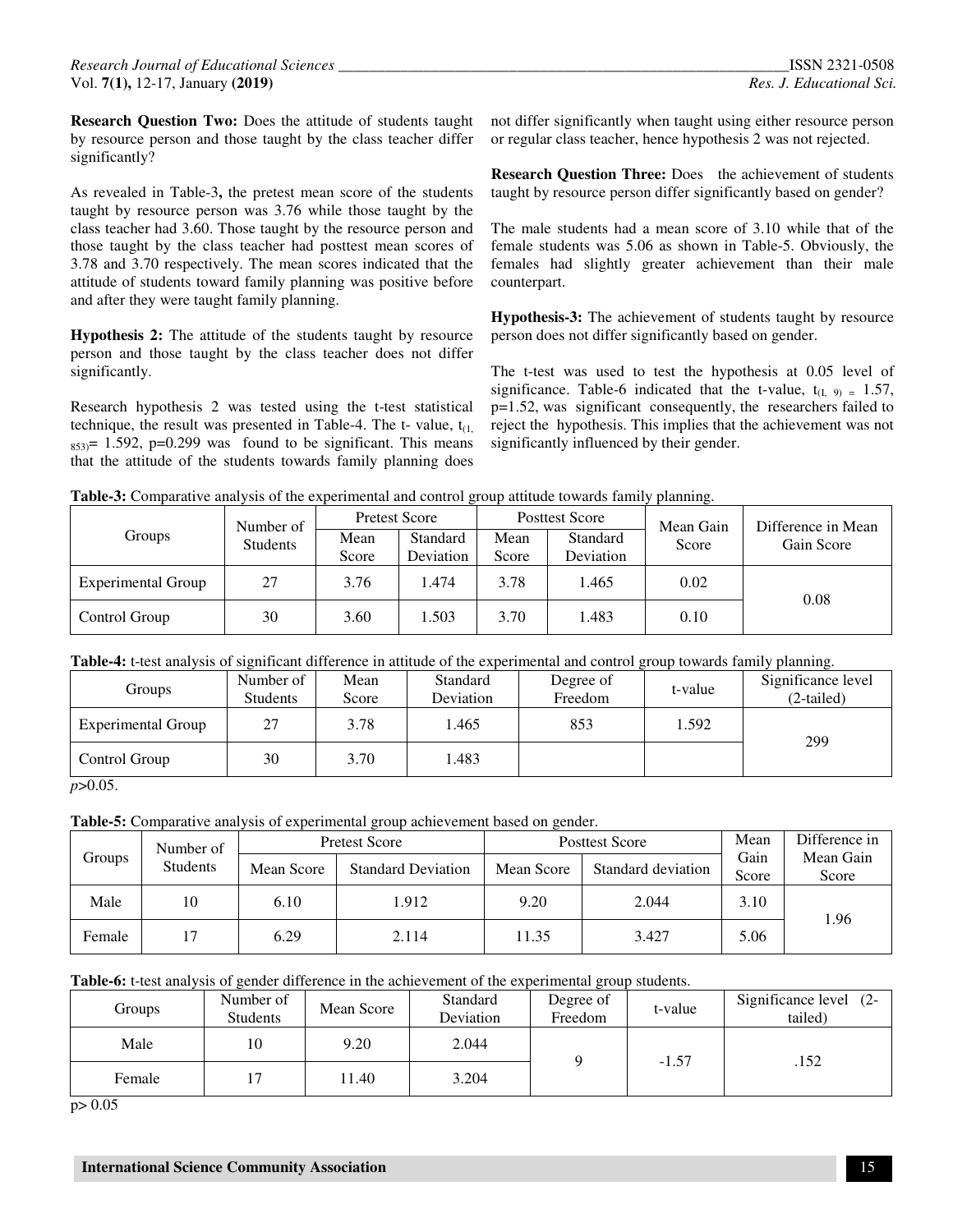**Research Outcomes:** The major outcomes were presented below: i. The students taught family planning using a resource person had higher achievement than those taught by their class teacher. ii. Students that participated in the study had positive attitude towards family planning before and after been taught family planning. iii. Gender does not significantly influenced the achievement of students that were taught by the resource person.

# **Discussion of the Research Outcomes**

A major outcome in this study indicated that the students that were taught by the resource person had higher achievement compare with those taught by the class teacher. Most probably, the resource person fascinated the students in this group because the use of resource person was very rare. The use of resource person broke the monotonous teacher and students face-to- face class interactions thereby stimulated students to paid special attention in the class. In addition, it is plausible to ascribe the finding to the skillful demonstration of how to use family planning materials by the resource person. Indeed, biology class teachers do not have access and opportunity to use most of the family planning materials and equipments used by the resource person. The finding is consistent with that of Momodu<sup>29</sup> which revealed that students had a greater confidence in resource persons such as nurses, and medical doctor when dealing with sex education. In addition, the result agreed with findings of the study conducted by  $Amosa<sup>30</sup>$  in which local technician in a mechanical workshop was used as a resource person to teach basic technology. Moreover, the control group's relative under achievement might be due to incompetency and negative attitude of the class teacher towards teaching controversial topic like family planning.

Another major finding revealed that the attitude of the students towards family planning was positive before and after they were taught family planning. Although significant gap existed between the achievement of the experimental and control group, this finding, implies that students' attitude does not significantly influenced their knowledge of family planning. Students' positive attitude towards family planning may be part of scientific attitude they had developed in biology and other science subjects. This result is in accord with some earlier studies such as Hassaini, Foong, and Kamar<sup>23</sup> and Naelah, Omran, and Amaal<sup>25</sup> which indicated that students had positive attitude towards biology and family planning.

The third major finding indicated that the achievement of students taught family planning by the resource person (experimental group) was not significantly influenced by gender. This finding implies that resource persons can be used in mixed gender class during family planning lesion. The result could be due to the expertise of the resources person in handling family planning matters. The third finding was consistent with that of Ibrahim, Sabitu, and Magaji<sup>28</sup>. It was however, at variant with the report of Abdul Raheem<sup>27</sup> which revealed that males performed better than females in science disciplines.

# **Conclusion**

In conclusion, the use of resource person in class instruction significantly enhanced students' achievement in family planning. Moreover, significant gender difference does not exist in students' achievement when taught family planning by resource person, while the students' attitude towards family planning was not significantly influenced by the use of resource person.

**Recommendations:** The under listed recommendations were put forward as part of measures to effectively teach family planning and other similar controversial topics in biology at senior school level: i. Biology teachers need to consider integrating resource persons into their class instruction when dealing with controversial, topics such as family planning, evolution, climate change and so forth. ii. Biology teachers should endeavor to identify and establish mutual rapport with various categories of resource persons within the school immediate community in order to make use of them in the class whenever the need arises. iii. Efforts should be made by biology teachers to sustain and even improve upon students' positive attitude towards family planning such that at their adulthood they will be informed users of family planning services. iv. Gender parity in students' achievement is not negotiable in teaching and learning hence, biology teachers should employ instructional strategies that could promote gender parity such as the incorporation of resource person into their class instructions.

## **References**

- **1.** Federal Republic of Nigeria (2013). National Policy on Education. NEDRC Press, Nigeria, 18. ISBN :978-054- 216-7
- **2.** Mayr E. (2004). The Autonomy of Biology. http://citeseerx.ist.psu.edu/viewdoc/download?. 20/7/2018.
- **3.** Cetin G., Ertepinar H. and Geban O. (2015). Effects of conceptual change text based instruction on ecology, attitudes toward biology and environment. *Educational Research and Reviews*, 10(3), 259-273.
- **4.** Olorundare A.S. (2014). Theory into Practice: Beyond Surface Curriculum in Science Education. The One Hundred and Forty-Seventh (147th) Inaugural Lecture, Library and Publication Committee, Ilorin, Nigeria, 26-28.
- **5.** Mimi I.F. and James A.M. (2014). Evaluation of the Implementation of Biology Programme in Secondary Schools in Benue State of Nigeria. *Journal of Modern Education Review*, 4(11), 970-977.
- **6.** Chinwe N. and Alphonsus O. (2011). Effect of Interaction Pattern on Achievement in Biology among Secondary School Students. *Journal of Science Teachers Association of Nigeria,* 46(2), 21-31.
- **7.** Obiekwe C.L. (2008). Effects of Constructivist Instructional Approach on Students' Achievement and